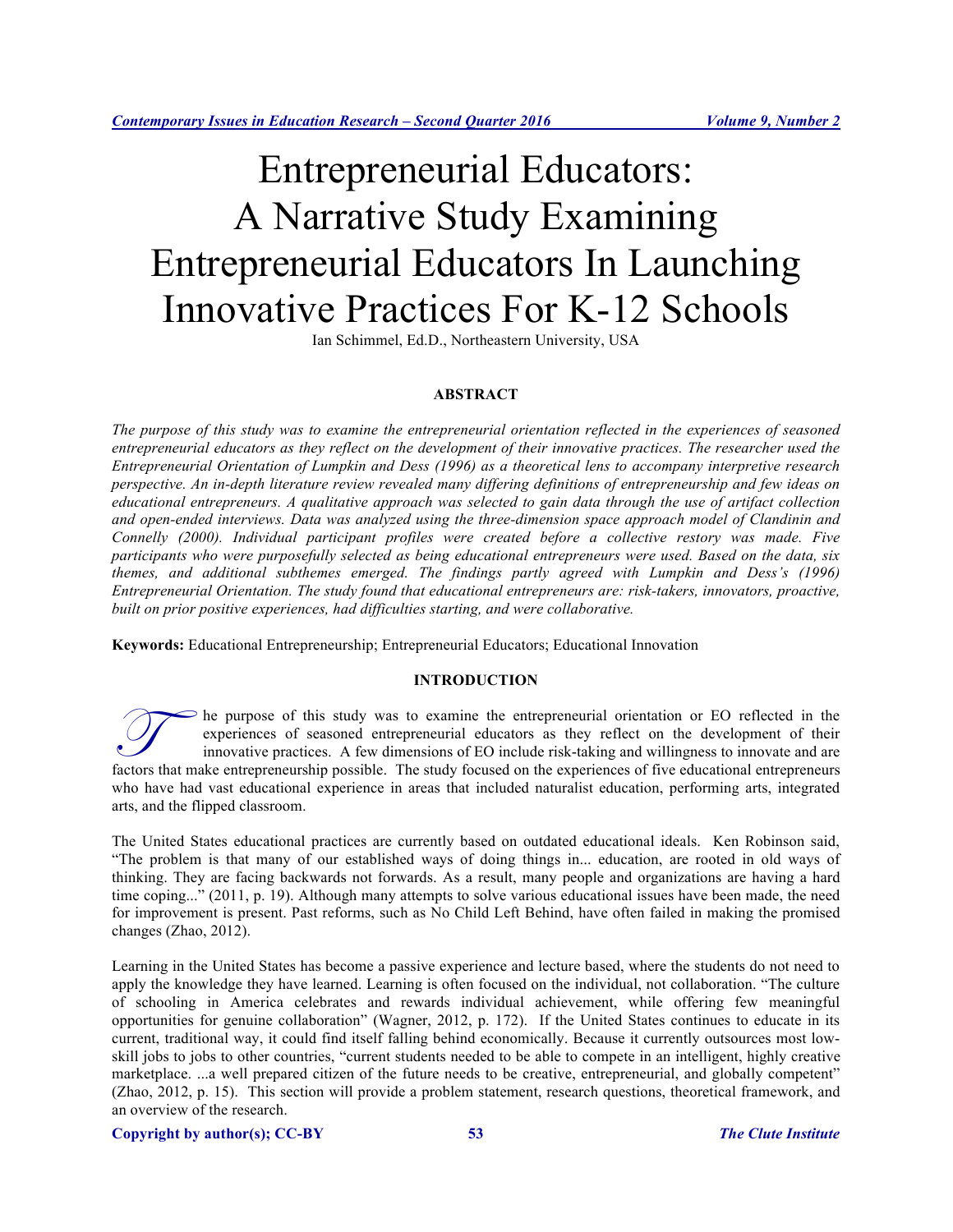# **Problem Statement**

The specific problem of practice was educational practices need to change in order to meet the needs of the twentyfirst century and there was a lack of research into the experiences of outlying educational innovators who are trying new approaches.

Due to education currently being based on a traditional model that focuses on core, tested subjects, the researcher chose to examine experiences of educators who were doing things differently. These participants created innovative programs that focused on humanities and sciences, integrated the curriculum, and created educational models that better met the needs of twenty-first century students. "We need to gain access to these outliers so we can understand the organizational features, challenges, and dynamics that enable them to operate in new ways, so we can create knowledge that is useful to other organizations" (Mohrman & Lawler, 2012, p. 43).

# **Research Questions**

There were two questions that guided this research. In research question number two, the term portrait represents the collective dimensions of EO that educational entrepreneurs show. (1) How are entrepreneurial educators making sense of the development of their narrative as they launch innovative K-12 practices? (2) What is the portrait of entrepreneurial orientation of entrepreneurial educators who have launched Innovative Practices for K-12 schools?

## **Theoretical Framework**

A critical review of the literature from a broad interpretivist perspective revealed that the stories of educational innovations needed to emerge and that there was a shortage of qualitative research on educational entrepreneurs. Due to this, the researcher chose to conduct a narrative study to illustrate the participant experiences. The theoretical perspective used to capture participant stories from an educational entrepreneur perspective was three-fold. The overall view taken was an interpretivist worldview that took into account the educational entrepreneurs processes, practices, and activities. This view also took into account the innovative outliers in educational practices and challenged educational and entrepreneurial assumptions. The 3-D Space Model of Clandinin and Connelly (2000) was also used to form interpretations of participant experiences. Lastly, during this process the stories were examined through the theoretical lens of the EO, created by Lumpkin and Dess (1996).

## **Overview of Research**

The overview of this research contained an inductivist design where stories were interpreted through the collaboration with five accomplished educational entrepreneurs. To examine the stories of entrepreneurial educators launching innovative practices, the researcher chose a narrative approach, with open-ended interviews as the main form of data collection.

This approach allowed participants to share experiences and the researcher to further examine multiple experiences to shape their stories into one, through a collaborative effort of participants and researcher. The participants were vastly experienced, learned from past experiences and were each innovators in education. These participants were willing to share their stories and were purposefully selected by the researcher as being educational entrepreneurs. The research design was a five-step process that included: choosing narrative to conduct the research, finding the participants, collecting data, analyzing data, and collaborating with participants to form a restory.

The participant stories emerged through the artifacts and interviews and through an inductive analysis process. This process included the three-dimension space approach of Clandinin and Connelly (2000), which involved analyzing data for three elements, interaction (personal and social), continuity (past, present and future) and situation (physical places or storyteller's places). By analyzing the data in this way, the researcher was able to create a story that reflected the three-dimensional inquiry space that Clandinin and Connelly (2000) discussed "....a text that looks backwards and forward, looks inward and outward, and situates the experiences within place" (Creswell, 2007, pp. 184-185). This restorying also took into account the views of the researcher, as was common in narrative research.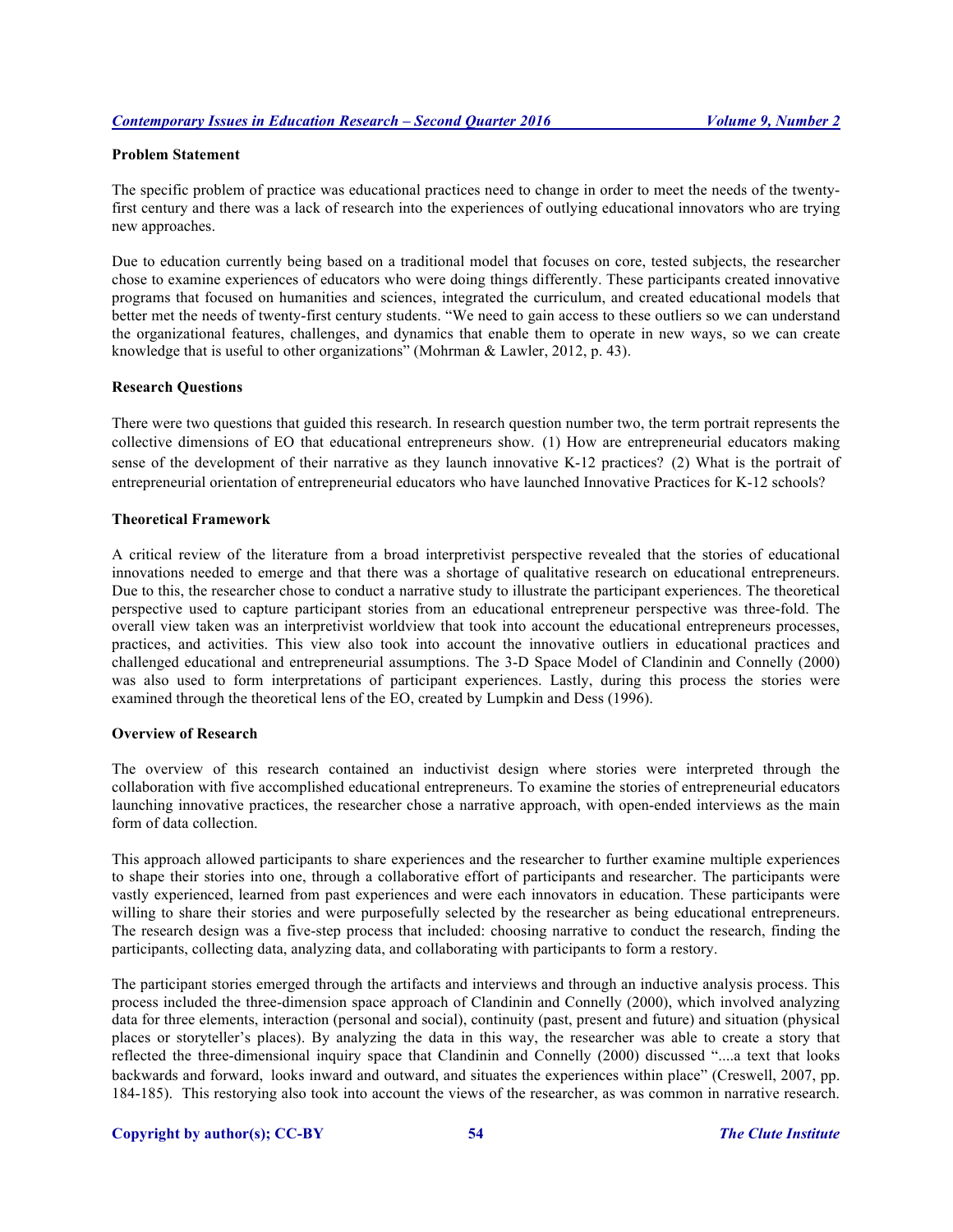Restorying was important because the researcher is an educator who wants to have an impact in education and prefers alternative approaches. Six main themes were found, although most contained subthemes as well. These themes and subthemes will be shared in the results. The study was significant because it linked the concept of EO from a traditional business to a new educational environment.

# **LITERATURE REVIEW**

Due to the broadness of the idea of entrepreneurship, it had been a difficult term to define with some experts in the field branding it indefinable. Although this was the case, many experts' definitions are similar, and the author chose the World Economic Forum's definition to conduct his research. The forum described entrepreneurship as:

a process that results in creativity, innovation and growth. Innovative entrepreneurs come in all shapes and forms; its benefits are not limited to startups, innovative ventures, and new jobs. Entrepreneurship refers to an individual's ability to turn ideas into action and is therefore a key competence for all, helping young people to be more creative and self-confident in whatever they undertake. (2009, p. 9)

Although ideas of entrepreneurship started in 1734, it is a relatively new field, only gaining popularity in the 1980's. Some of this research has led to differing views of the EO construct. The researcher chose the Lumpkin and Dess's (1996) EO construct with five dimensions, or factors that make entrepreneurship possible, to use as his theoretical framework. In some new entries, all five will be present, but not all five are needed for a new entry to form. "The key dimensions that characterize an EO include a propensity to act autonomously, a willingness to innovate and take risks, and a tendency to be aggressive toward competitors and proactive relative to marketplace opportunities" (Lumpkin & Dess, 1996, p. 137). Of these five, innovativeness may be the most important as it provided the link to education. The researcher hoped his study furthered the literature in terms of how entrepreneurship was relatable to education and what educational entrepreneurs experience when creating a new entry.

# **RESULTS**

The following six themes were identified as part of the coding process: *Educational entrepreneurs are risk takers*; *Educational entrepreneurs are innovative, Educational entrepreneurs are proactive*; *Educational entrepreneurs have difficulty starting programs*; *Educational entrepreneurs have had positive prior entrepreneurial experiences*; and *Educational entrepreneurs are collaborative*. These themes were further divided into subthemes. A definition of each theme and subthemes was provided in Table 1.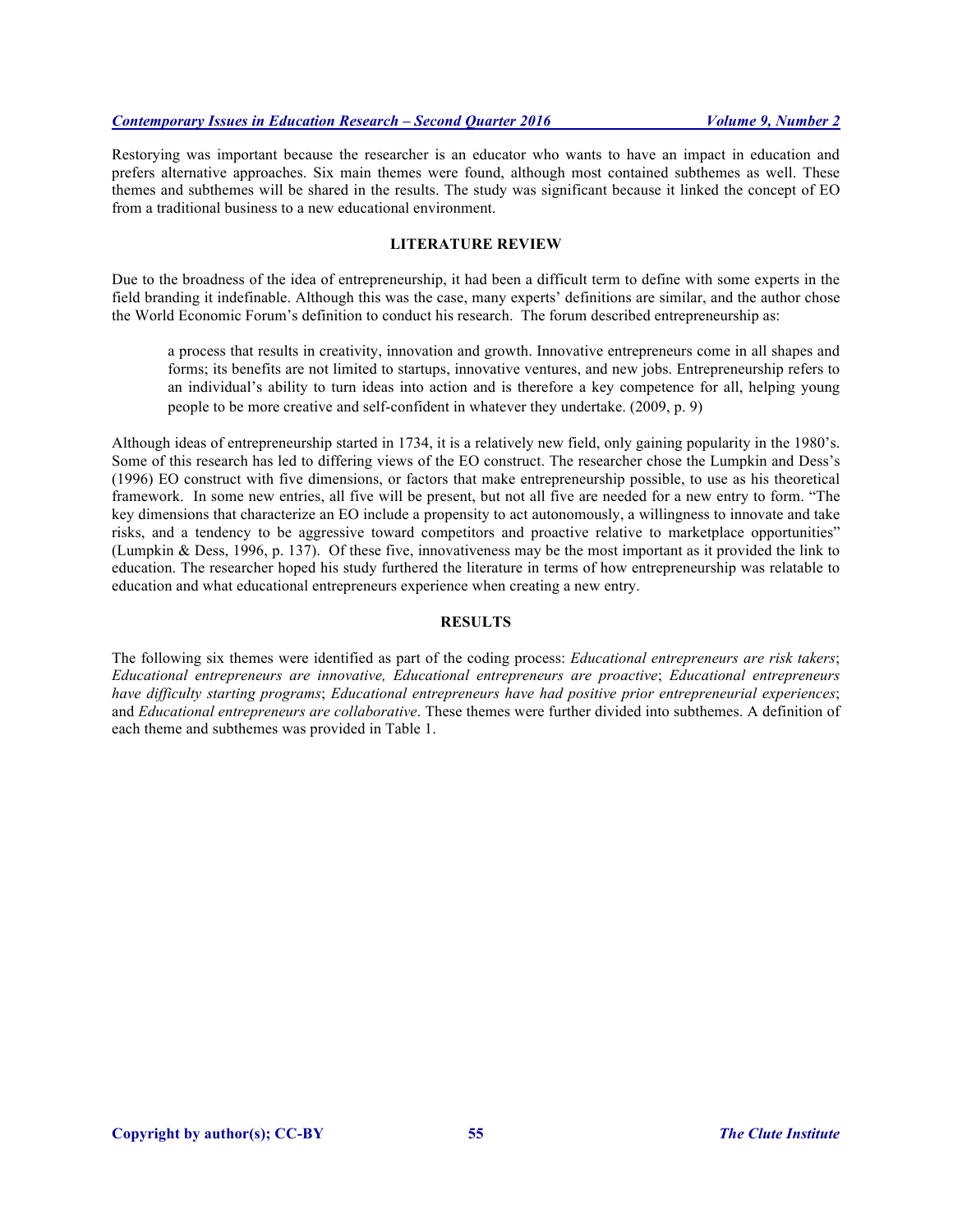# *Contemporary Issues in Education Research – Second Quarter 2016 Volume 9, Number 2*

| <b>Themes</b>                                                                          | <b>Subthemes</b>          | <b>Table 1.</b> Themes, subthemes, and definitions found after the process.<br><b>Definitions</b>                                                                           |
|----------------------------------------------------------------------------------------|---------------------------|-----------------------------------------------------------------------------------------------------------------------------------------------------------------------------|
| 1- Educational entrepreneurs are risk<br>takers                                        |                           | Taking bold actions by venturing into the unknown (Rauch,<br>2009)                                                                                                          |
|                                                                                        | Risk of reputation        | A personal risk the participants were making as the success<br>of their innovation affected their professional reputation                                                   |
|                                                                                        | Risk of wasted time       | A personal risk participants took by putting forth an<br>enormous amount of time toward their innovation                                                                    |
|                                                                                        | Monetary risk to district | A risk that was taken by the school districts to start the<br>schools or innovative programs, often in the millions of<br>dollars                                           |
| 2- Educational entrepreneurs are<br>innovative                                         |                           | A willingness to leave the existing norm and create<br>something new (Lumpkin & Dess, 1996)                                                                                 |
|                                                                                        | Creativity                | The process of having original ideas that have value<br>(Robinson, 2011)                                                                                                    |
| 3- Educational entrepreneurs are<br>proactive                                          |                           | Taking initiative by anticipating and pursuing new<br>opportunities (Lumpkin & Dess, 1996)                                                                                  |
|                                                                                        | Right place, right time   | Participants seeing an opportunity                                                                                                                                          |
| 4- Educational entrepreneurs have<br>difficulty starting programs                      |                           | Participants faced various challenges that needed to be<br>overcome for their innovation to be successful                                                                   |
|                                                                                        | Hard to meet expectations | Participants had difficulty meeting expectations of<br>stakeholders who wanted instant success                                                                              |
|                                                                                        | Too much to do            | Participants were overwhelmed by the number of details<br>needed to be addressed                                                                                            |
| 5- Educational entrepreneurs have<br>had positive prior entrepreneurial<br>experiences |                           | Participants created other successful entrepreneurial<br>ventures in the education sector, prior to a larger one, or<br>multiple ones; that was/were the focus of the study |
|                                                                                        | Smaller scale             | Participants have created a previous successful educational<br>innovation, but on a smaller, less risky scale                                                               |
|                                                                                        | Started with help         | Participants had individuals or mentors that have guided<br>them down the entrepreneurial path                                                                              |
| 6- Educational entrepreneurs are<br>collaborative                                      |                           | Educational entrepreneurs enjoy and need to work with<br>people                                                                                                             |
|                                                                                        | Key members               | People who the participants worked with, who were<br>believed to be vital in the creation of the innovation                                                                 |
|                                                                                        | Non-key members           | People who the participants enjoyed working with and may<br>have added to the overall success of the innovation, but did<br>not have a key role                             |

#### Table 1. Themes, subthemes, and definitions found after the process.

## **CONCLUSION**

This qualitative narrative study examined the experiences of accomplished educational entrepreneurs. From hearing the stories of educational entrepreneurs, the researcher learned about the processes that educational entrepreneurs went through when creating an innovation, complete with their personal thoughts, feeling, reflections, and opinions. Stories differed by participants, but commonalities were found, and results formed. Participant stories were recorded, transcribed, and then coded based on the three-dimension space approach of Clandinin and Connelly (2000). From this data, themes and subthemes were formed. It was concluded that Educational entrepreneurs do not follow all the traits of a typical entrepreneur based on the EO model of Lumpkin and Dess (1996). They share the commonalities of being a risk-taker, being innovative, and being proactive. Educational entrepreneurs take different journeys to create successful ventures, but often build on past successes and endure a difficult start*.* It was also found that due to the collaborative nature of education; Educational Entrepreneurs need to work with others to be successful.

# **Copyright by author(s); CC-BY 56** *The Clute Institute*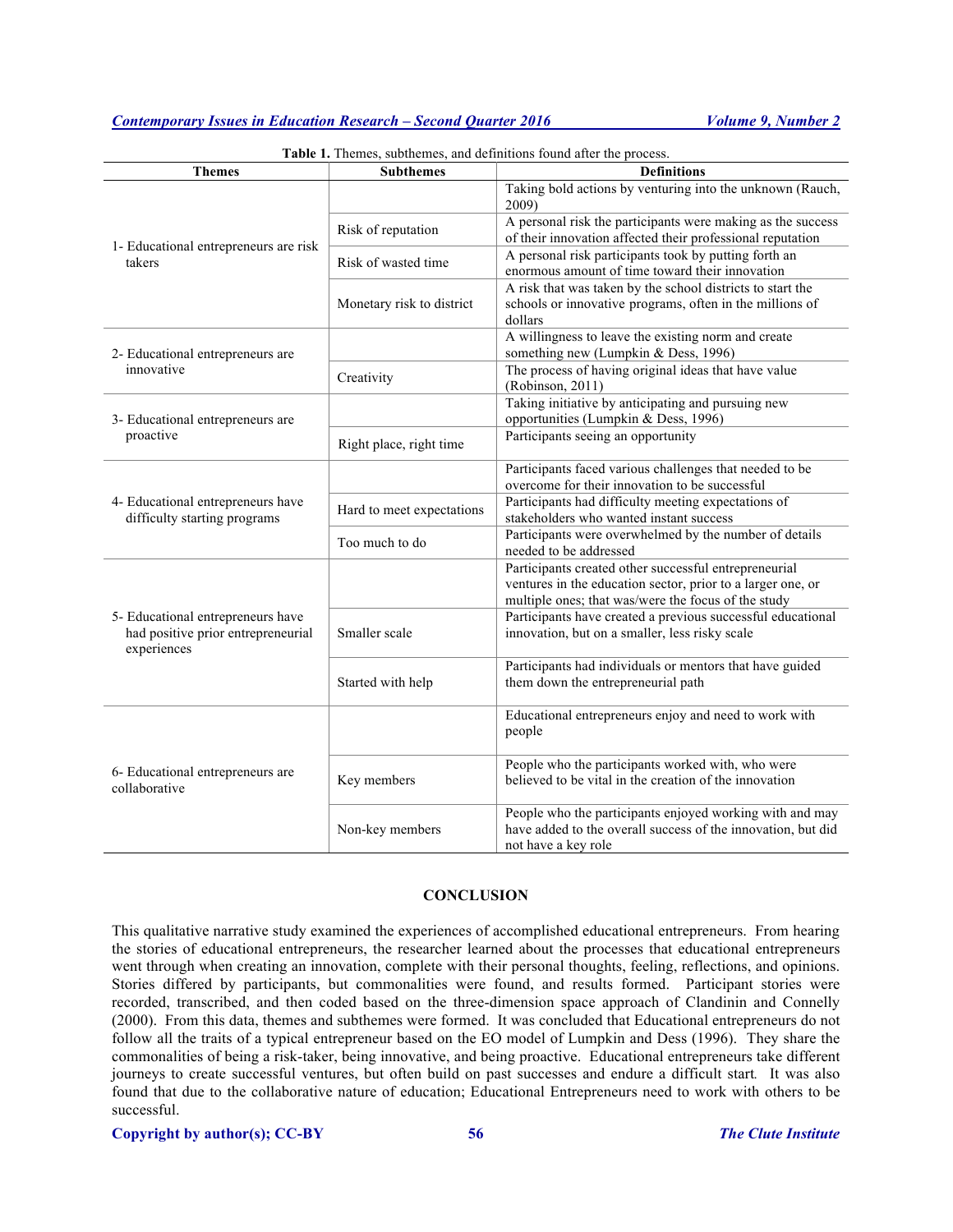# *Contemporary Issues in Education Research – Second Quarter 2016 Volume 9, Number 2*

Although education is failing many students, success stories do exist. Rich, innovative, experiential learning is taking place, often due to the ideas of educational entrepreneurs. "Entrepreneurs, in a broad sense, are not only a select few. Everyone needs to be entrepreneurial in the 21<sup>st</sup> century" (Zhao, 2012, p. 8). For students to become entrepreneurs, education needs to focus on incorporating creativity and innovation. We need to transform, "the classroom experience at every level is essential to develop the capacities of young people to become innovators" (Wagner, 2012, p. 202). Hess provided a proper summation for the need for entrepreneurship in education.

…the greatest educational risk we confront today lies not in nurturing the nascent entrepreneurial sector but in continuing to cling to an inadequate and anachronistic status quo. Risk is the price of progress. Failed ideas, providers, and schools are indeed a high price to pay. They are only worth paying when compared to the alternative, to the stagnation and the ceaseless, pointless tinkering that have for so long been the face of school reform (2006, p. 260).

Solving today's educational problems of stagnation and tinkering may be up to an educational entrepreneur.

## **AUTHOR BIOGRAPHY**

**Dr. Ian Schimmel** is currently a Digital Learning Coach and STEAM Coordinator for a Colorado Springs Elementary school. He has previously taught third through fifth grades. Research interests include integrating the arts and sciences, project-based learning, deeper learning, and educational entrepreneurship. He loves spending time outdoors with his wife and two young children. Email: ian.schimm@gmail.com

# **REFERENCES**

- Clandinin, D. J., & Connelly, F. M. (2000). *Narrative inquiry: Experience and story in qualitative research.* San Fransico, CA: Jossey-Bass.
- Creswell, J. W. (2007). *Qualitative inquiry & research design: Choosing among five approaches* (2nd ed.). Thousand Oakes, CA: Sage.
- Hess, F. M. (Ed.). (2006). *Educational entrepreneurship: Realities, challenges, possibilities*. Cambridge, MA: Harvard Education Press.
- Lumpkin, G. T., & Dess., G. G. (1996). Clarifying the entrepreneurial orientation construct and linking it to performance. *Academy of Management Review, 21*(1), 135-172.

Mohrman, S. A. & Lawler, E. E. (2012). Generating knowledge that drives change. *Academy of Management Review*, Feb., 41- 51.

Rauch, A., Wiklund, J., Lumpkin, G.T. & Frese, M. (2009). Entrepreneurial Orientation and Business Performance: An Assessment of Past Research and Suggestions for 143" the Future. Entrepreneurship Theory and Practice, 33: 761–787. doi: 10.1111/j.1540-6520.2009.00308.x

Robinson, K. (2011). *Out of our minds: Learning to be creative* (Vol. 2). United Kingdom: Capstone Publishing Company

Vgakamam, S. (2009). *Educating the next wave of entrepreneurs: unlocking entrepreneuial capabilities to meet the global challenges of the 21st century.* Paper presented at the World Economic Forum, Switzerland.

Wagner, T. (2012). *Creating innovators: The making of young people who will change the world*. New York, NY: Scribner. Zhao, Y. (2012). *World class learners: Educating creative and entrepreneurial students* Thousand Oakes, CA: Corwin.